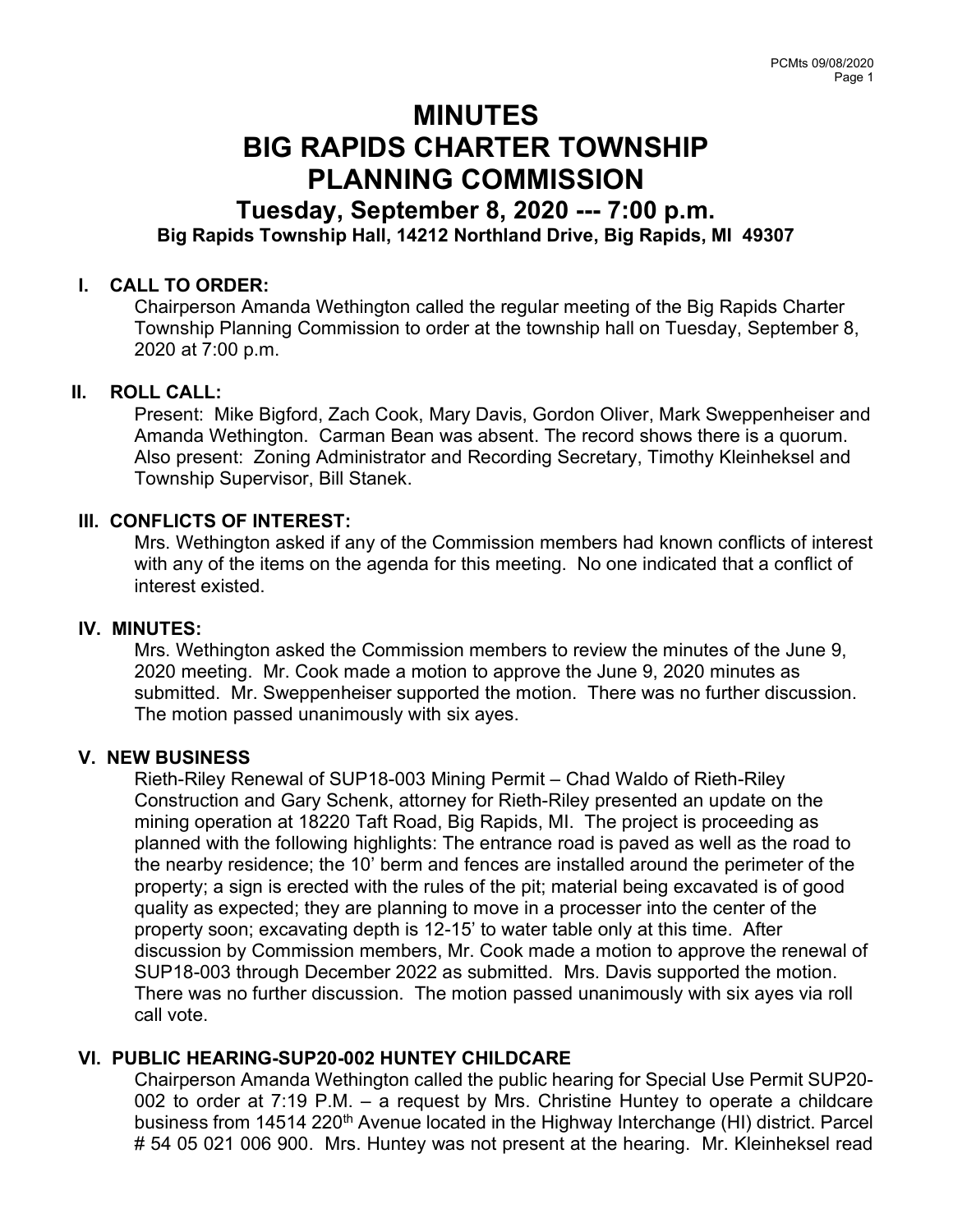an email from Donald Walchiski of Quality Car & Truck Repair supporting the childcare business. There was no other public comment. Mrs. Wethington closed the public hearing at 7:22 p.m.

## VII. SUP20-002 HUNTEY CHILDCARE

Mr. Kleinheksel presented the following conditions for discussion by Commission members in regards to SUP20-002 Huntey Childcare:

- 1. The nature, location, and size of the special use shall not change the essential character of the surroundings area, nor disrupt the orderly and proper development of the district as a whole. The use shall not be in conflict with, or discourage the adjacent or neighboring lands or buildings.
- 2. The special use shall not diminish the value of the land, buildings or structures in the neighborhood.
- 3. The special use shall not increase traffic hazards or cause congestion on the public highways or streets of the area. Adequate access to the parcel shall be furnished.
- 4. The water supply and sewage disposal system shall be adequate for the proposed special use by conforming to State and County Health Department requirements, and the special use shall not over-burden any existing services or facilities.
- 5. Uses by special permit shall not be significantly more objectionable to nearby properties by reason of traffic, noise, vibrations, dust, fumes, odor, smoke, glare, lights, or disposal of waste than the operation of any principal permitted use, nor shall the special use increase hazards from fire or other dangers to either the property or adjacent property.
- 6. The Planning Commission may require that the premises be permanently screened from adjoining or contiguous properties by a wall, fence, plant screen and/or other approved enclosure when deemed necessary to buffer the surrounding uses from objectionable noise, light, etc., created by the special use.
- 7. The special use shall be consistent with the intent and purpose of this Ordinance and with the intent of the Land Use Plan for Big Rapids Township. The special use shall be compatible with the natural environment and shall not be inimical to the public health, safety and general welfare.

After discussion by the Planning Commission members, there were no issues or conflicts with any of the seven conditions, however there were concerns of adequate safety of the children during outdoor activities. Mr. Oliver made a motion to approve SUP20-002 as submitted with the stipulation that all outside recreation areas are to be fenced with a minimum four-foot-high chain-link fence professionally installed and that a copy of the approved Heath Department permit is supplied to the Township office. Mr. Cook supported the motion. There was no further discussion. The motion passed unanimously with six ayes via roll call vote.

## VIII. OTHER BUSINESS:

2020 Master Plan – Mr. Kleinheksel presented a working copy of the update to the 2020 Master Plan stating the following anticipated timeline: Nov 2019 – Key person interviews; Dec 2019 – Issue identification workshops; Feb 2020 – Community survey; Mar 2020 – Dave Bee announced he is no longer available to assist with the project; Sept 2020 – Presentation of working copy to Commission; Oct 2020 – Presentation of draft to Commission; Nov 2020 – Presentation of final draft to Board of Trustees; Dec 2020 – Adapt final draft; Mid 2021 – Receive 2020 Census results; Mid 2021 – Amend Master Plan with updated data from 2020 Census.